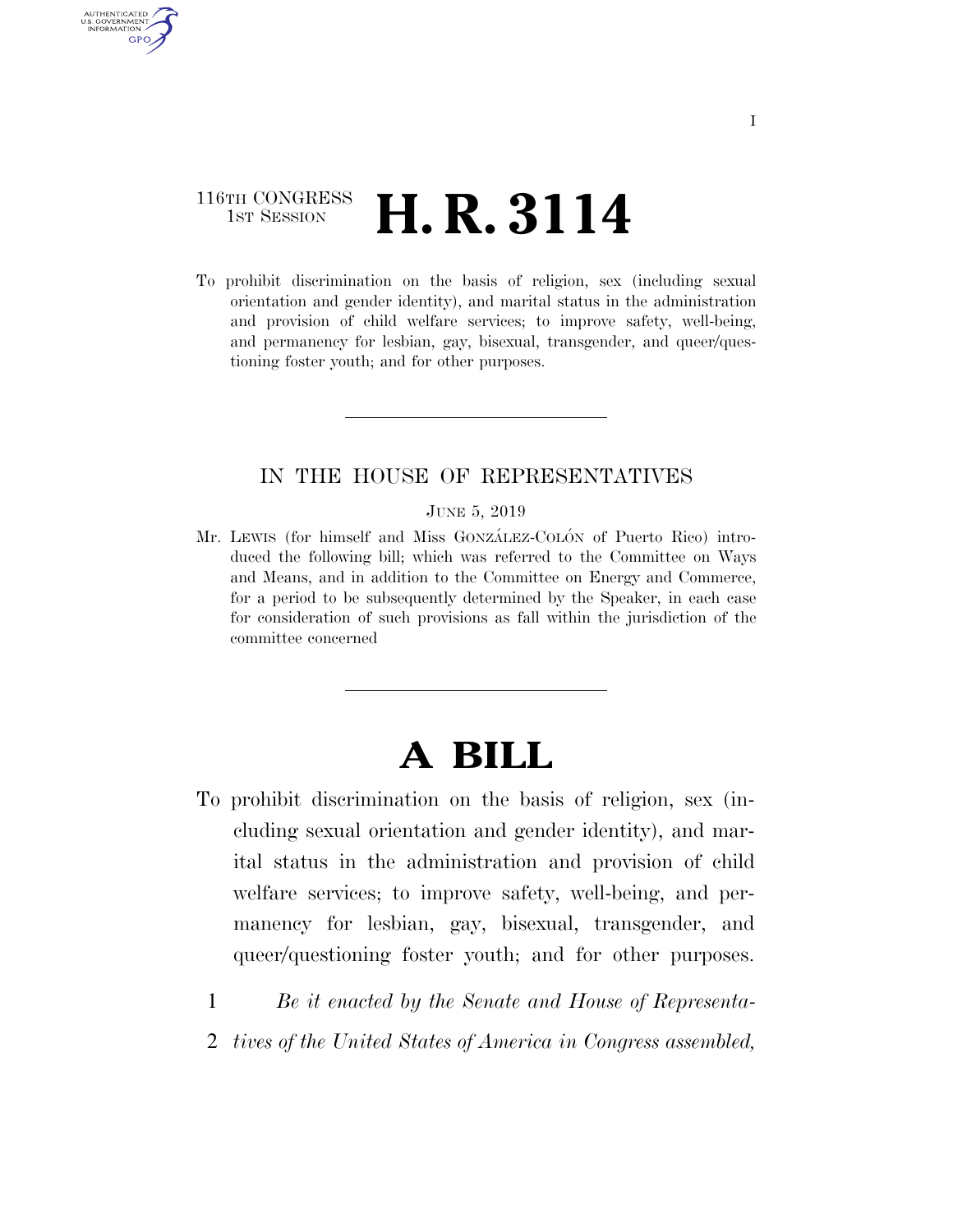### **SECTION 1. SHORT TITLE.**

 This Act may be cited as the ''Every Child Deserves a Family Act''.

### **SEC. 2. FINDINGS AND PURPOSE.**

(a) FINDINGS.—Congress finds the following:

 (1) Every child or youth unable to live with their family of origin is entitled to a supportive and affirming foster care placement. Federal law re- quires, and child welfare experts recommend, that children and youth be placed with a family or in the most family-like setting available.

 (2) Thousands of children and youth lack a sta- ble, safe, and loving temporary or permanent home and have been placed in a congregate care setting, which is associated with more placements, poorer educational outcomes, and greater risk of further trauma. More homes are needed to accommodate the growing number of children and youth involved with child welfare services.

 (3) In 2017, there were an estimated 443,000 children and youth in the United States foster care system, and 123,000 were eligible and waiting to be adopted. Tragically, approximately 20,000 ''aged out'' of the child welfare system without a forever family, placing them at higher risk of negative out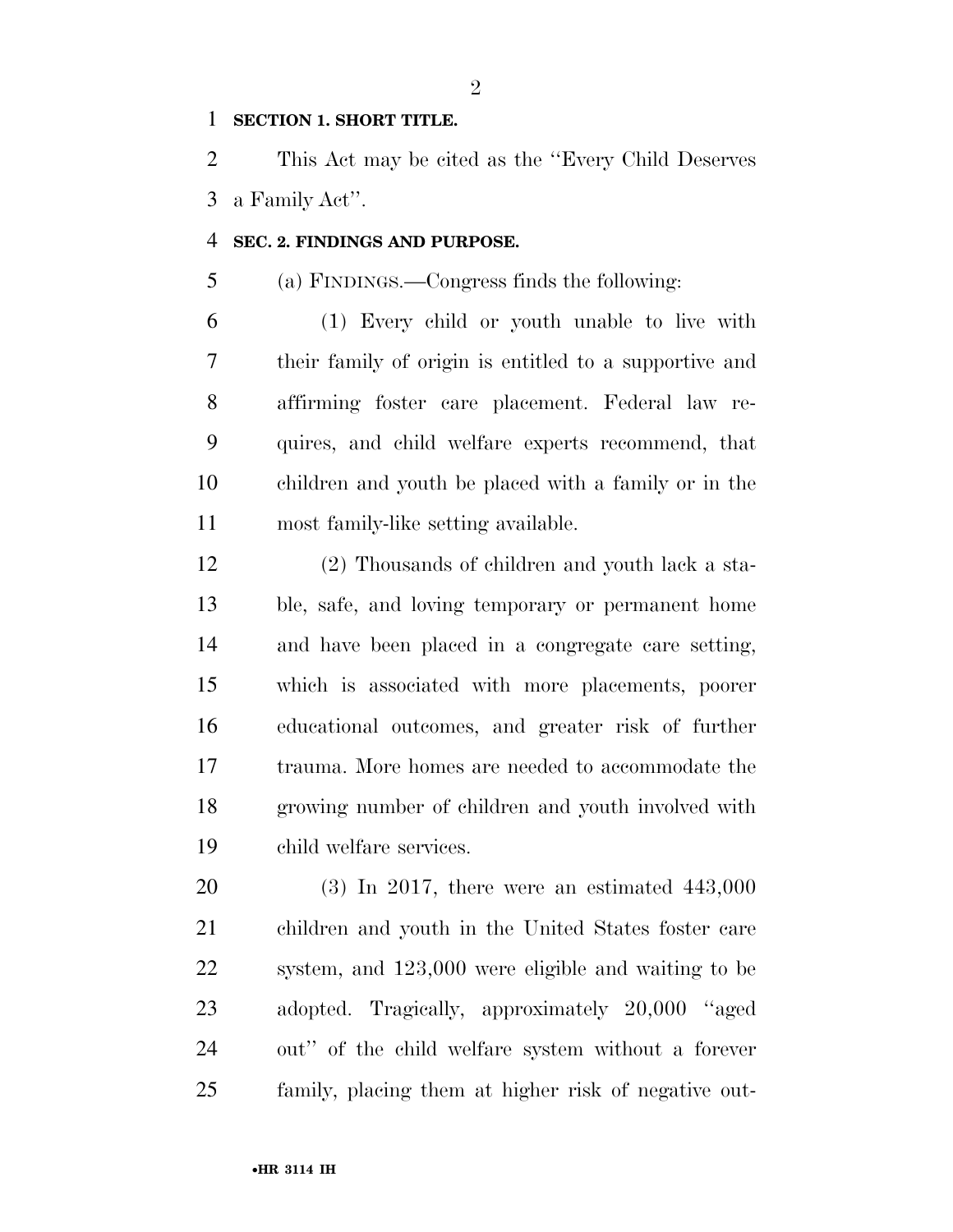comes including poverty, homelessness, incarcer-ation, and early parenthood.

 (4) Title VI of the Civil Rights Act of 1964 (42 U.S.C. 2000d et seq.) protects people from discrimi- nation based on race, color, or national origin in programs, activities, and services administered or performed by child welfare agencies. Eliminating dis- crimination in child welfare based on religion, sex (including sexual orientation and gender identity), and marital status would increase the number and diversity of foster and adoptive homes able to meet the individual needs of children and youth removed from their homes.

 (5) Lesbian, gay, bisexual, transgender, and queer/questioning (referred to in this Act as ''LGBTQ'') youth are overrepresented in the foster care system by at least a factor of 2, comprising at least 22 to 30 percent of children and youth in fos-ter care.

 (A) While some LGBTQ youth enter foster 21 care for similar reasons as non-LGBTQ youth, the two most common reasons for LGBTQ youth are high rates of physical abuse and con-flict with parents.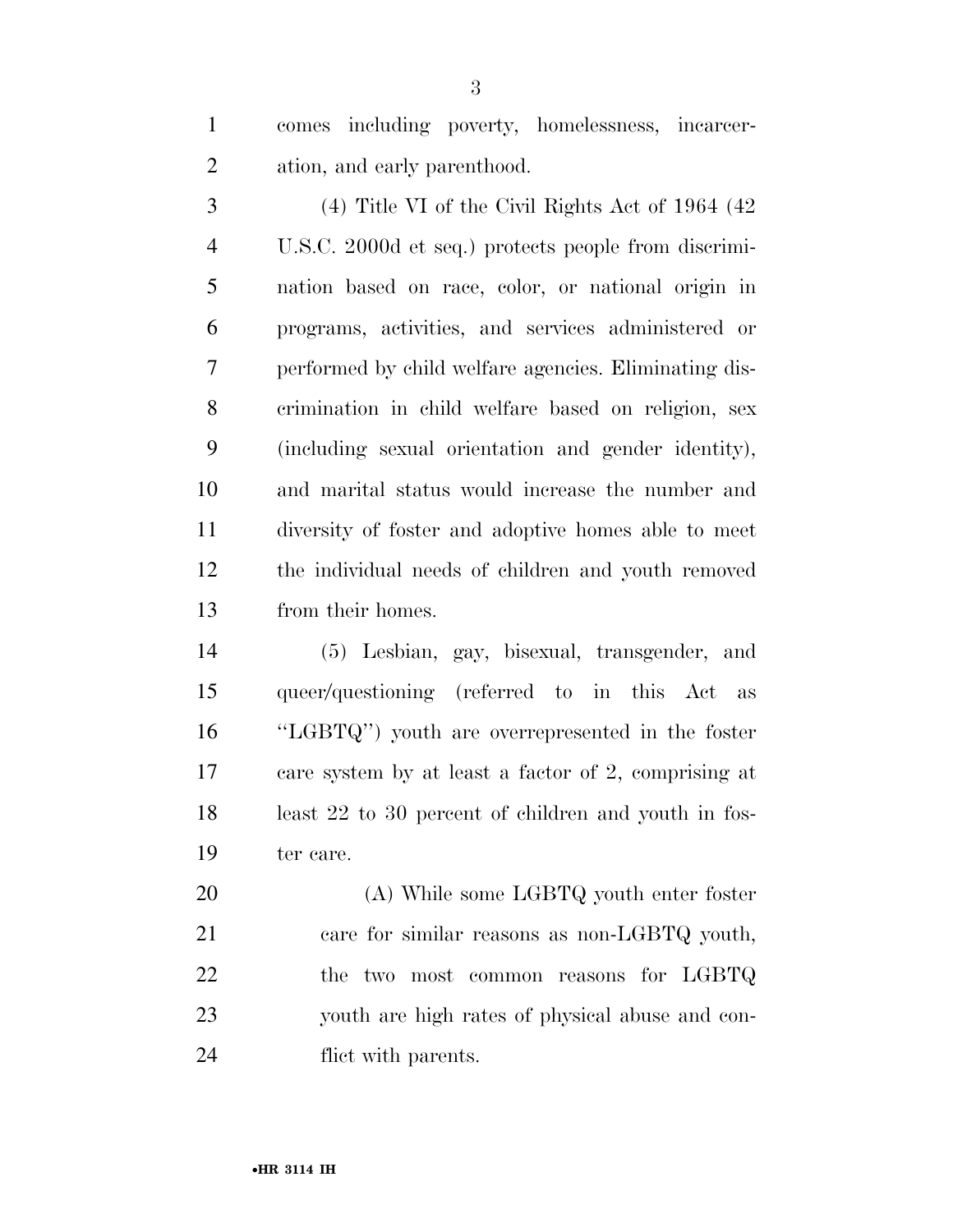| $\mathbf{1}$   | (B) LGBTQ foster youth report twice the                  |
|----------------|----------------------------------------------------------|
| $\overline{2}$ | rate of poor treatment while in care experienced         |
| 3              | by foster youth who do not identify as LGBTQ             |
| $\overline{4}$ | and are more likely to experience discrimina-            |
| 5              | tion, harassment, and violence in the child wel-         |
| 6              | fare system than their LGBTQ peers not in the            |
| 7              | child welfare system.                                    |
| 8              | (C) Because of high levels of bias, LGBTQ                |
| 9              | foster youth have a higher average number of             |
| 10             | placements and higher likelihood of living in a          |
| 11             | group home than their non-LGBTQ peers, neg-              |
| 12             | atively affecting mental health outcomes and             |
| 13             | long-term prospects.                                     |
| 14             | (D) Approximately 60 percent of homeless                 |
| 15             | LGBTQ youth were previously in foster care,              |
| 16             | and many reported that living on the streets             |
| 17             | felt safer than living in a group or foster home.        |
| 18             | $(6)$ "Conversion therapy" is a form of discrimi-        |
| 19             | nation that harms LGBTQ people. It undermines an         |
| 20             | individual's sense of self-worth, increases suicide ide- |
| 21             | ation and substance abuse, exacerbates family con-       |
| 22             | flict, and contributes to second-class status. No sci-   |
| 23             | entifically valid evidence supports this discredited     |
| 24             | practice, which is prohibited by many States and         |
| 25             | foreign nations. Approximately 350,000 LGBTQ             |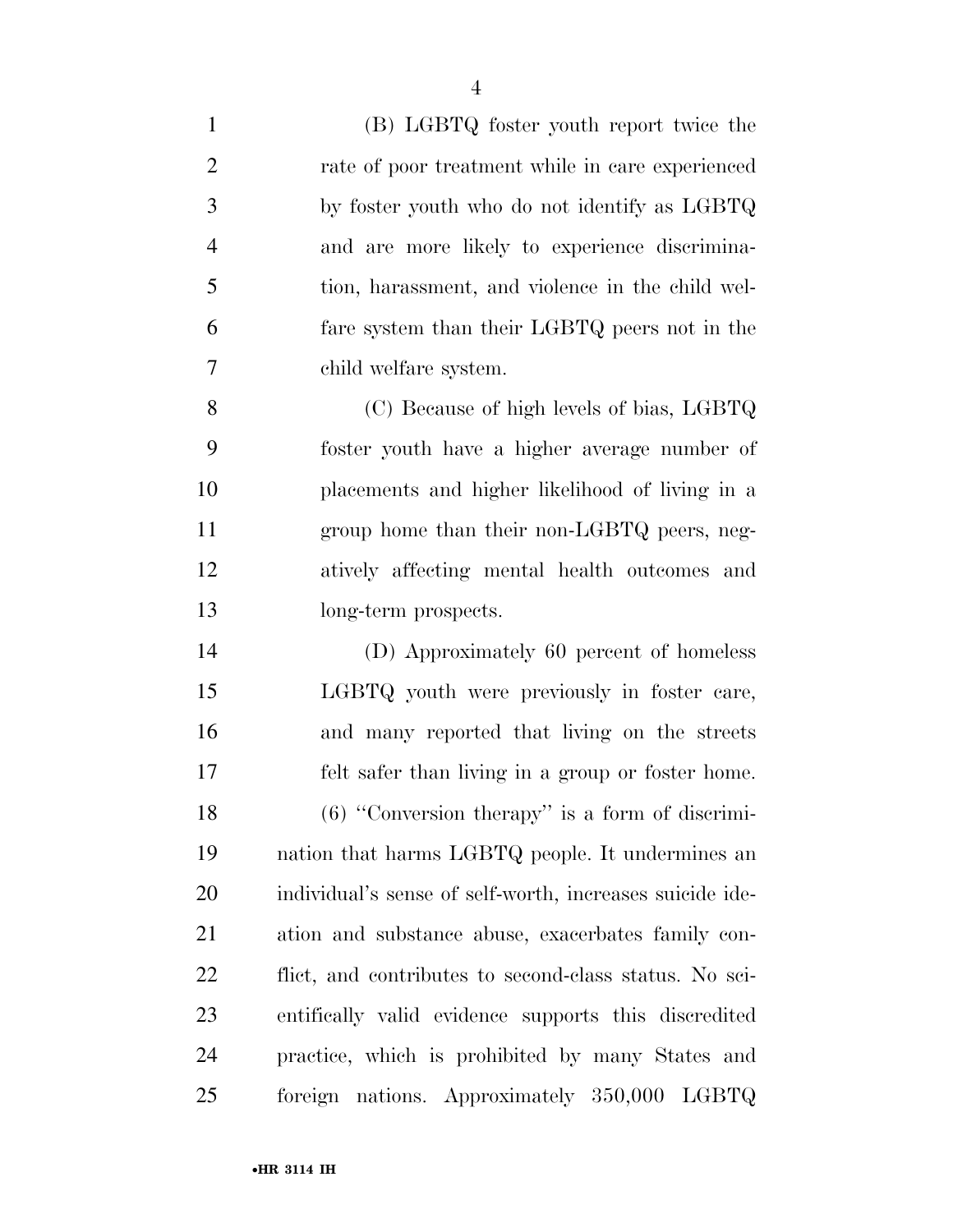adults were subjected to so-called ''conversion ther- apy'' as adolescents, and an estimated 20,000 LGBTQ youth ages 13 to 17 will be subjected to it by a licensed health care professional before age 18. (7) Many youth, especially LGBTQ youth, in-

 volved with child welfare services identify with a cross-section of marginalized communities. Youth of color are overrepresented in the foster care system, and the majority of LGBTQ foster youth are youth of color. Children and youth with multiple margina- lized identities often experience more stress and trauma than other youth, compounding the negative effects of discrimination and increasing the likeli-hood of negative outcomes.

 (8) Prospective parents who experience the heartbreak and dignitary harm of discrimination based on religion, sex (including sexual orientation and gender identity), or marital status may not be able or willing to apply at another agency, resulting in fewer available homes, and knowing that discrimi- nation exists may deter them from even attempting to foster or adopt.

 (9) Professional organizations that serve chil-dren in the fields of medicine, psychology, law, and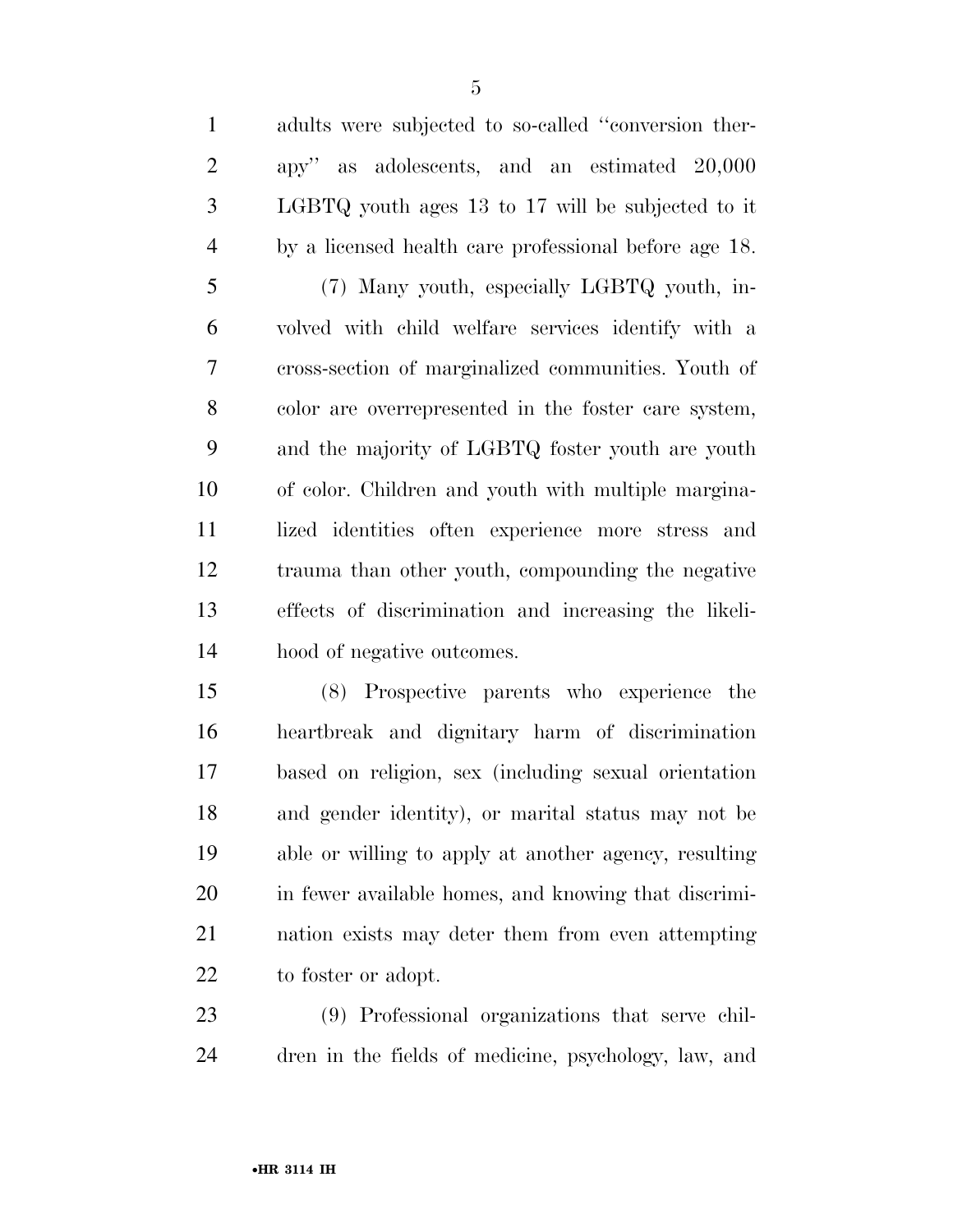| $\mathbf{1}$   | child welfare oppose discrimination against prospec-  |
|----------------|-------------------------------------------------------|
| $\overline{2}$ | tive parents in adoption and foster care.             |
| 3              | (10) Religious organizations play a critical role     |
| $\overline{4}$ | in providing child welfare services. Most welcome all |
| 5              | children, youth, and families and affirm a diversity  |
| 6              | of religions and faiths. State assessments, planning, |
| 7              | and counseling should connect children and youth      |
| 8              | for whom spirituality and religion are important      |
| 9              | with affirming, faith-based resources consistent with |
| 10             | the faith of the child or youth.                      |
| 11             | (11) Child welfare agencies that refuse to serve      |
| 12             | same-sex couples and LGBTQ individuals reduce the     |
| 13             | pool of qualified and available homes for children    |
| 14             | and youth who need placement on a temporary or        |
| 15             | permanent basis.                                      |
| 16             | (A) Same-sex couples are 7 times more                 |
| 17             | likely to foster and adopt than their different-      |
| 18             | sex counterparts.                                     |
| 19             | (B) Same-sex couples raising adopted chil-            |
| 20             | dren tend to be older than, just as educated as,      |
| 21             | and have access to the same economic resources        |
| 22             | as other adoptive parents.                            |
| 23             | (C) Research shows that sexual orientation            |
| 24             | is a nondeterminative factor in parental success      |
| 25             | and that children with same-sex parents have          |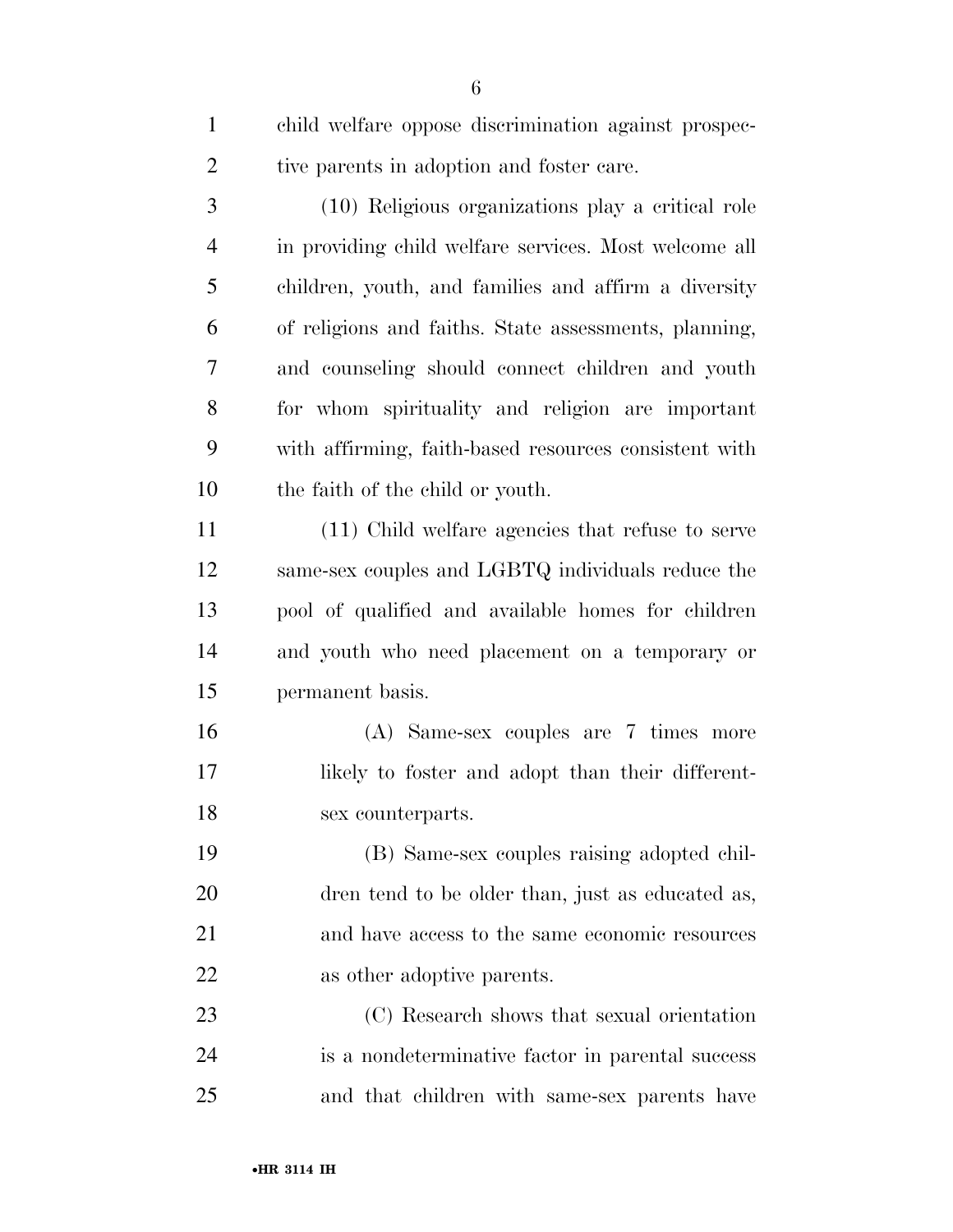the same advantages and expectations for health, social, and psychological development as children whose parents are different-sex.

 (D) Discrimination against qualified pro- spective foster and adoptive parents for non- merit related reasons denies religious minority, LGBTQ, and unmarried relatives the oppor- tunity to become foster and adoptive parents for their own kin in care, including grand-children.

 (12) LGBTQ families of origin are at risk for discrimination in child welfare referrals, investiga- tions, removals, reunification, kinship placements, and other case management services. A study of low- income African-American mothers showed that those who identified as lesbian or bisexual were four times more likely than their non-LGBTQ counterparts to lose custody of their children in child welfare pro- ceedings. LGBTQ-positive services are necessary to shield families and protect parents' rights to reunifi-cation.

 (13) Single people are more likely than couples to experience challenges in adopting due to biases that persist against single-parent adoption. In 2017, 28 percent of adoptions from foster care were com-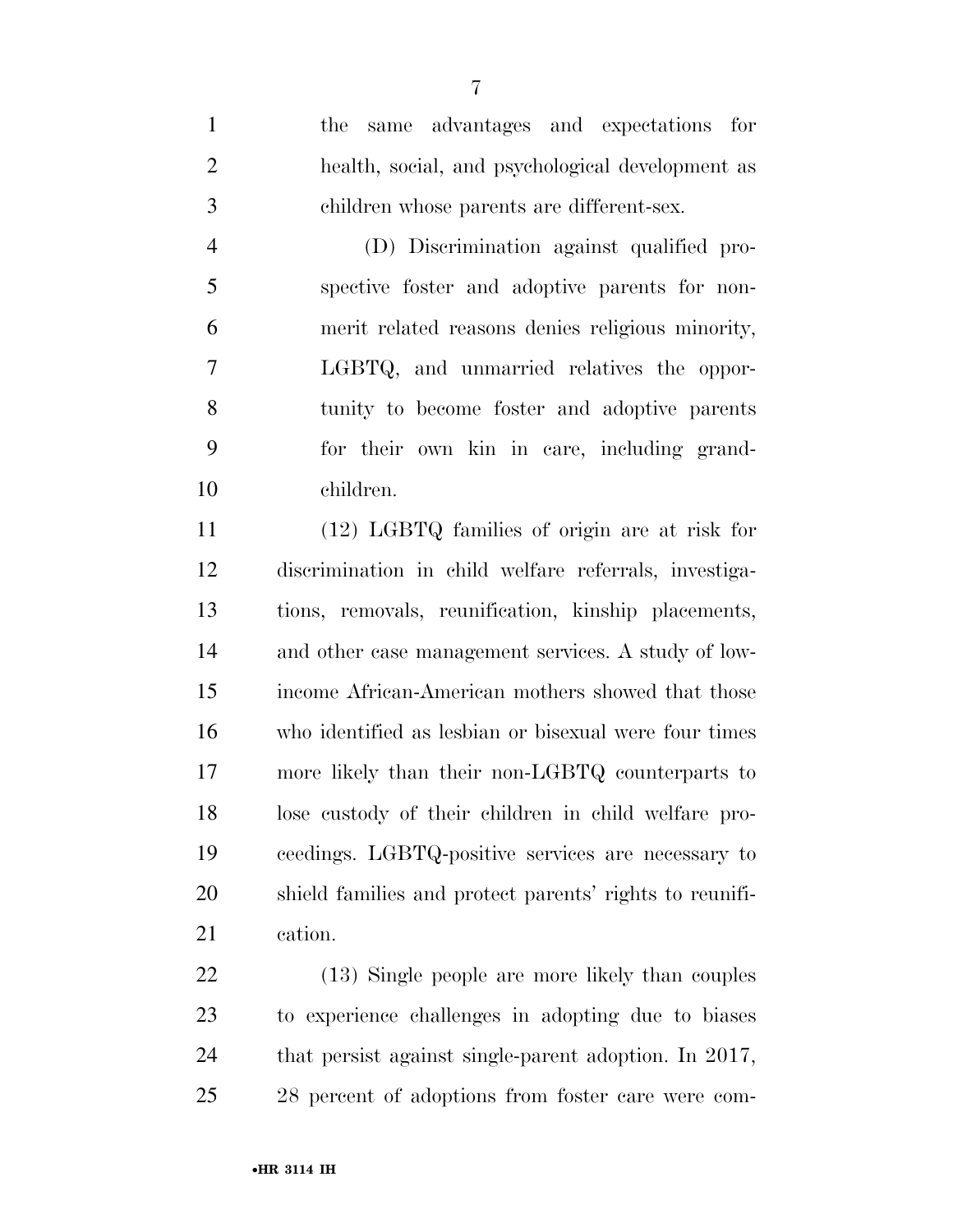pleted by unmarried single people, including adop- tions from almost 2,000 single men and over 14,800 single women. Studies show that the outcomes for children adopted and raised by single parents are just as good as, if not better than, outcomes for chil-dren adopted by couples.

 (14) More nationwide data about the experi- ences of LGBTQ children and youth involved with child welfare services is needed to understand fully the extent and impact of discrimination and ensure accountability. States must report and researchers must collect this sensitive data in an ethical, affirm- ing, and non-intrusive manner, with appropriate safeguards to protect respondents.

(b) PURPOSE.—The purposes of this Act are—

 (1) to prohibit discrimination on the basis of re- ligion, sex (including sexual orientation and gender identity), and marital status in the administration and provision of child welfare services that receive Federal funds; and

 (2) to improve safety, well-being, and perma- nency for LGBTQ children and youth involved with child welfare services.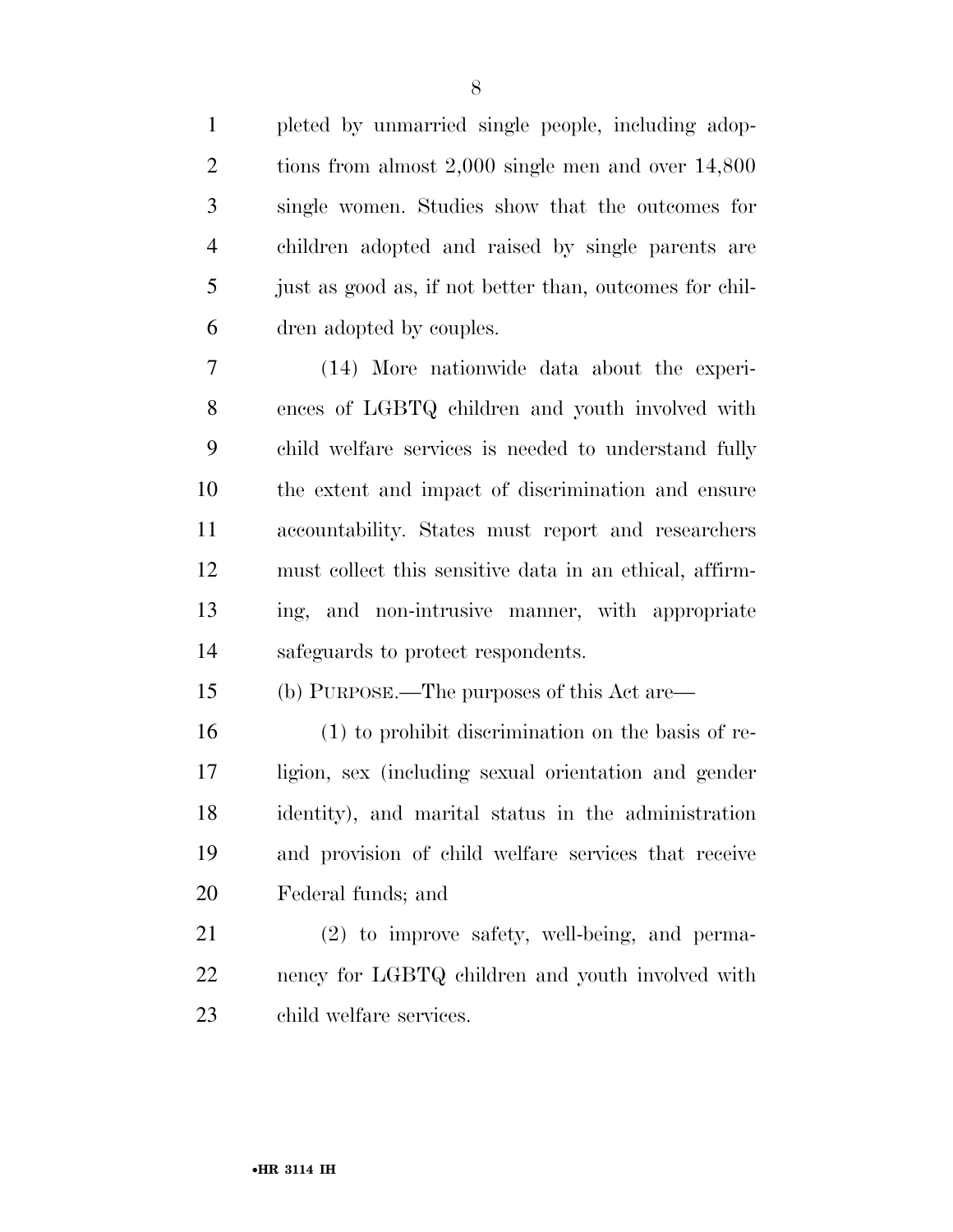### **SEC. 3. EVERY CHILD DESERVES A FAMILY.**

 (a) PROHIBITION.—No child or youth involved with child welfare services, family, or individual shall, on the grounds of religion, sex (including sexual orientation and gender identity), or marital status, be excluded from par- ticipation in, denied the benefits of, or subjected to dis- crimination in the administration or provision of child wel- fare programs and services by a covered entity receiving Federal financial assistance under part A, B, or E of title IV; title XIX; or title XX of the Social Security Act.

 (b) PRIVATE RIGHT OF ACTION.—Any individual who is aggrieved by a violation of this Act may bring a civil action seeking relief in an appropriate United States dis- trict court. The court shall award a plaintiff prevailing in such an action all appropriate relief, including injunctive, declaratory, and other equitable relief necessary to carry out this Act, attorneys' fees, and such other relief as the court deems appropriate.

 (c) FEDERAL GUIDANCE.—Not later than 6 months after the date of the enactment of this Act, the Secretary shall publish and disseminate guidance with respect to compliance with this Act.

 (d) TECHNICAL ASSISTANCE.—In order to ensure compliance with and understanding of the legal, practice, and cultural changes required by this Act, the Secretary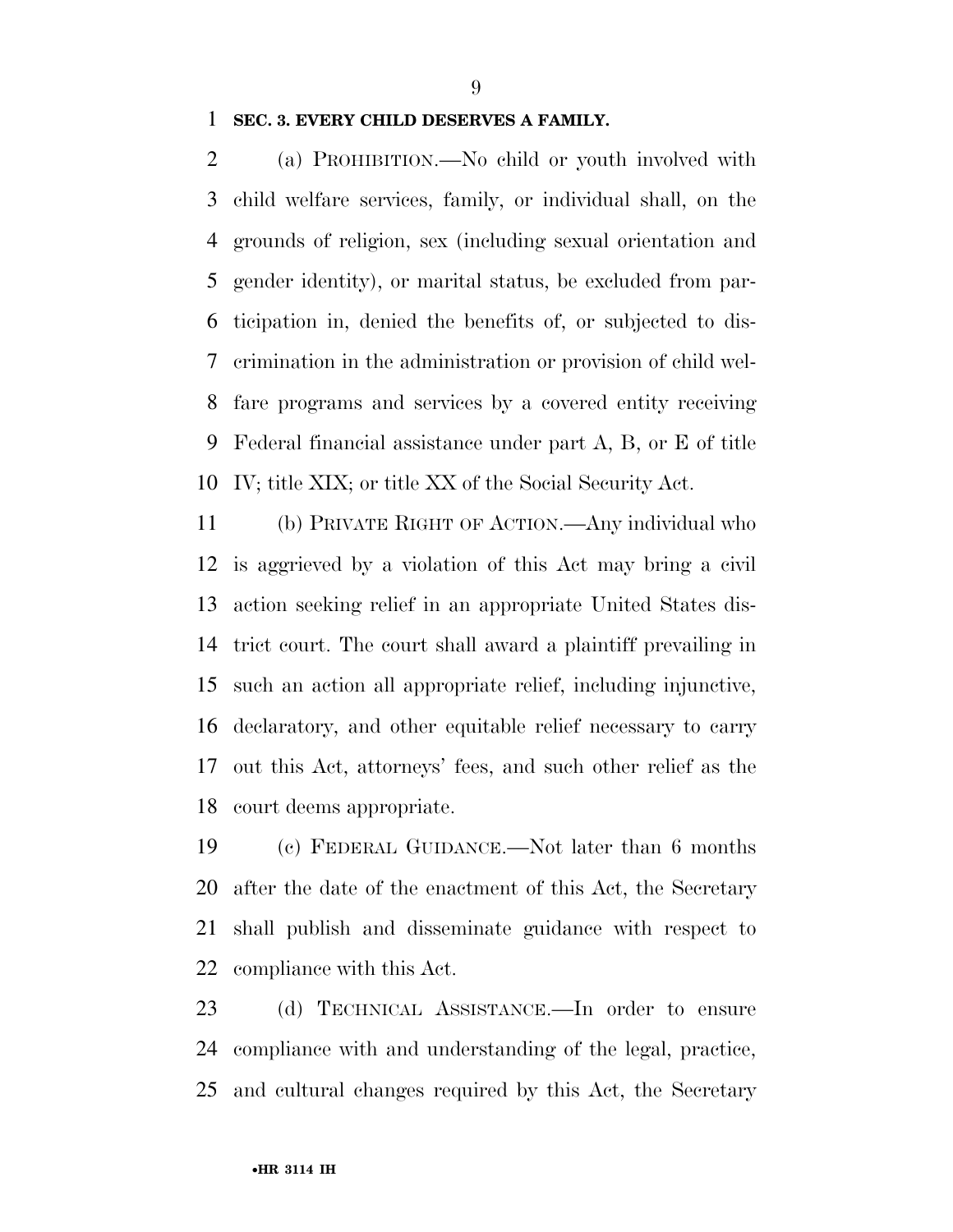shall provide technical assistance to all covered entities, including—

 (1) identifying State laws and regulations in- consistent with this Act, and providing guidance and training to ensure the State laws and regulations are brought into compliance with this Act by the appli- cable compliance deadline in effect under subsection (h);

 (2) identifying casework practices and proce- dures inconsistent with this Act and providing guid- ance and training to ensure the practices and proce- dures are brought into compliance with this Act by the applicable compliance deadline;

 (3) providing guidance in expansion of recruit- ment efforts to ensure consideration of all prospec-16 tive adoptive and foster parents regardless of the re- ligion, sex (including sexual orientation and gender identity), or marital status of the prospective parent;

 (4) creating comprehensive cultural competency training for covered entities and prospective adoptive and foster parents; and

 (5) training judges and attorneys involved in foster care, guardianship, and adoption cases on the findings and purposes of this Act.

(e) SERVICE DELIVERY AND TRAINING.—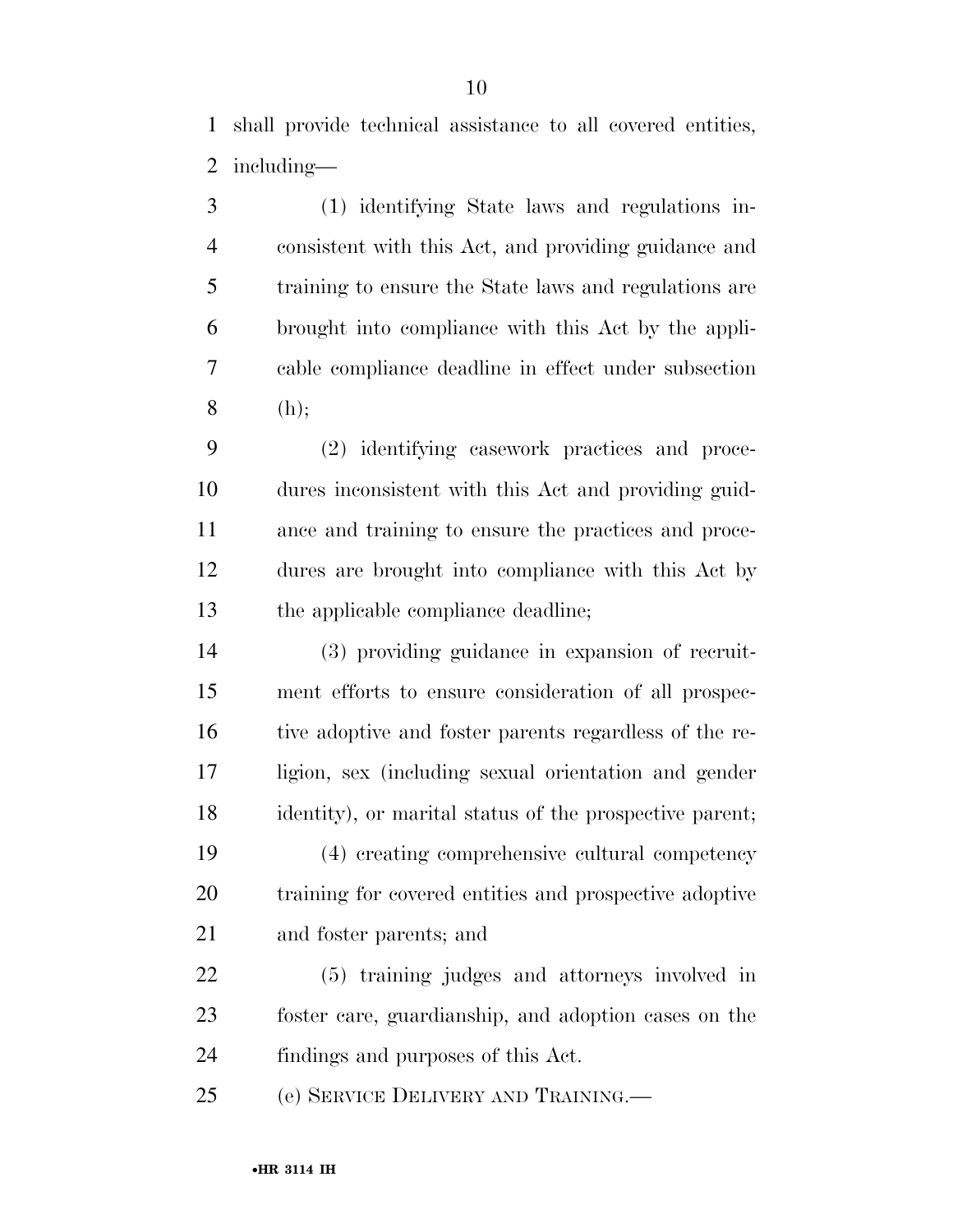(1) IN GENERAL.—A covered entity shall pro- vide service delivery to children and youth involved with child welfare services, families, and adults, and staff training, that comprehensively addresses the individual strengths and needs of children and youth involved with child welfare services, as well as be language appropriate, gender appropriate, and cul- turally sensitive and respectful of the complex social identities of the children and youth, families, and adults currently or prospectively participating in or receiving child welfare services.

 (2) SOCIAL IDENTITY.—In this subsection, the term ''social identity'' includes an individual's race, ethnicity, nationality, age, religion (including spiritu- ality), sex (including gender identity and sexual ori- entation), socioeconomic status, physical or cognitive ability, language, beliefs, values, behavior patterns, and customs.

 (f) DATA COLLECTION.—Using developmentally ap- propriate best practices, the Secretary shall collect data through the Adoption and Foster Care Analysis and Re-porting System on—

 (1) the sexual orientation and gender identity of children and youth involved with child welfare serv-ices and foster and adoptive parents; and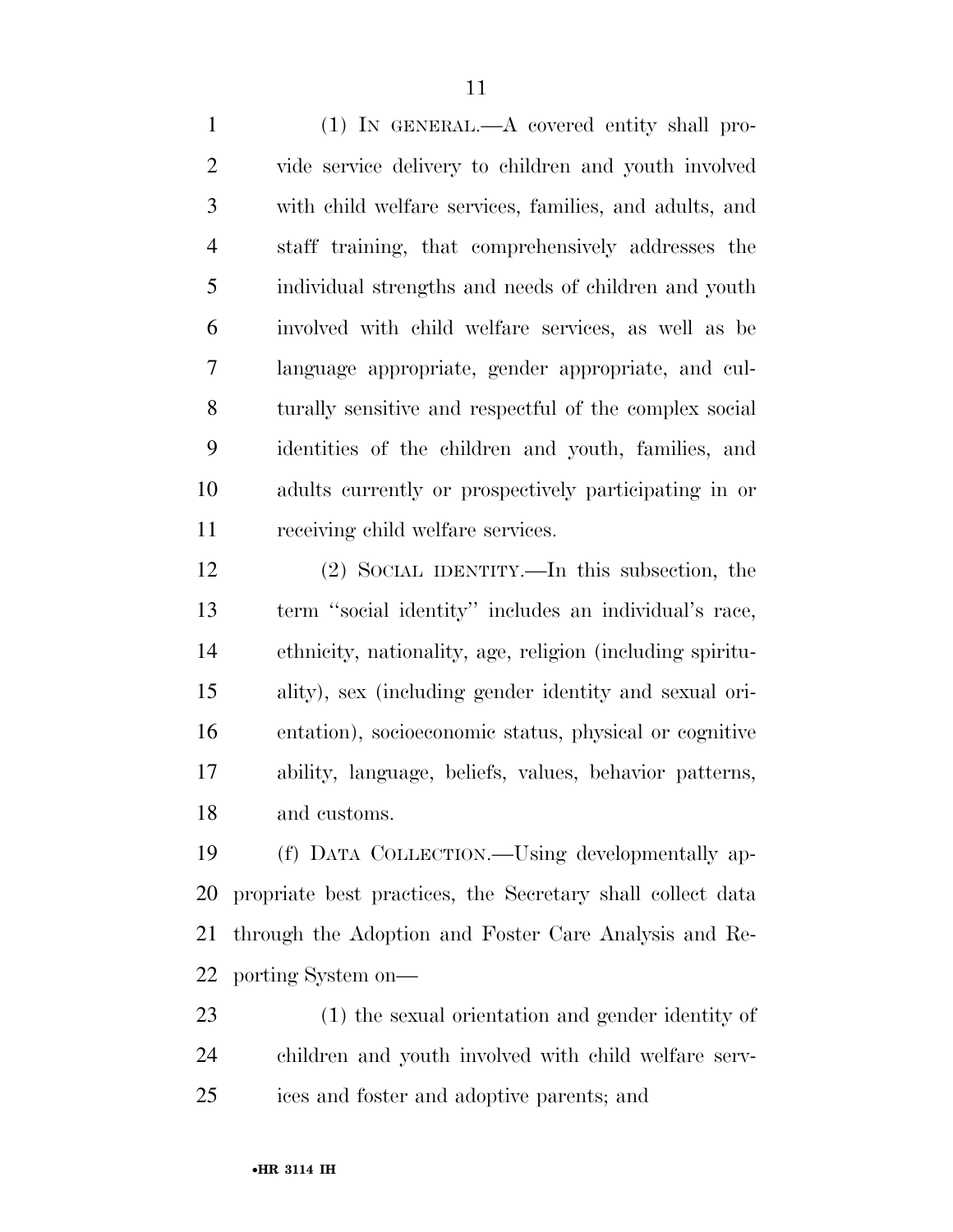(2) whether family conflict related to the sexual orientation or gender identity of a child or youth was a factor in the removal of the child or youth from the family.

 (g) NATIONAL RESOURCE CENTER ON SAFETY, WELL-BEING, PLACEMENT STABILITY, AND PERMA- NENCY FOR LGBTQ CHILDREN AND YOUTH INVOLVED WITH CHILD WELFARE SERVICES.—

 (1) IN GENERAL.—The Secretary shall establish and maintain the National Resource Center on Safe- ty, Well-Being, Placement Stability, and Perma- nency for LGBTQ Children and Youth Involved with Child Welfare Services that will promote well-being, safety, permanency, stability, and family placement for LGBTQ children and youth involved with child welfare services, through training, technical assist-ance, actions, and guidance that—

 (A) increases LGBTQ cultural competency among the staff of covered entities, and foster, adoptive, and relative parents, guardians, and caregivers;

 (B) promotes the provision of child welfare services that address the specific needs of LGBTQ children and youth involved with child welfare services and their families;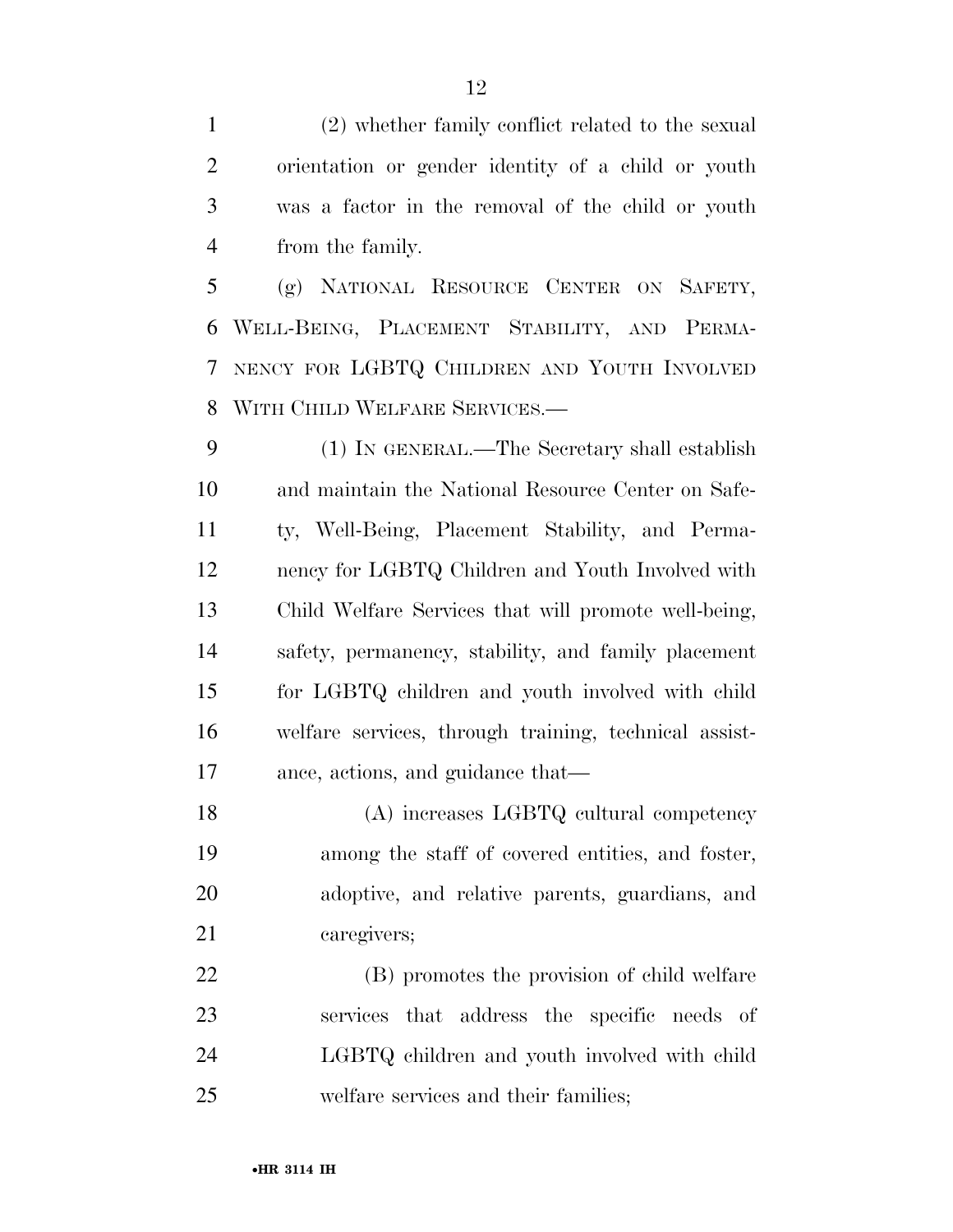| $\mathbf{1}$   | (C) promotes effective and responsible col-          |
|----------------|------------------------------------------------------|
| $\overline{2}$ | lection and management of data on the sexual         |
| 3              | orientation and gender identity of children and      |
| $\overline{4}$ | youth in the child welfare system, with appro-       |
| 5              | priate safeguards to protect the data;               |
| 6              | (D) identifies and promotes promising                |
| 7              | practices and evidence-based models of engage-       |
| 8              | ment and appropriate collective and individual       |
| 9              | services and interventions that can be linked to     |
| 10             | improved outcomes for LGBTQ children and             |
| 11             | youth in the child welfare system;                   |
| 12             | (E) endorses best practices for human re-            |
| 13             | source activities of covered entities, including in  |
| 14             | hiring, staff development, and implementing a        |
| 15             | system of accountability to carry out those best     |
| 16             | practices; and                                       |
| 17             | (F) initiates other actions that improve             |
| 18             | safety, well-being, placement stability, and per-    |
| 19             | manency outcomes for LGBTQ children and              |
| 20             | youth involved with child welfare services at the    |
| 21             | State and local level.                               |
| 22             | (2) ACTIVITIES.—The Secretary shall carry out        |
| 23             | the collection and analysis of data and the dissemi- |
| 24             | nation of research to carry out this subsection.     |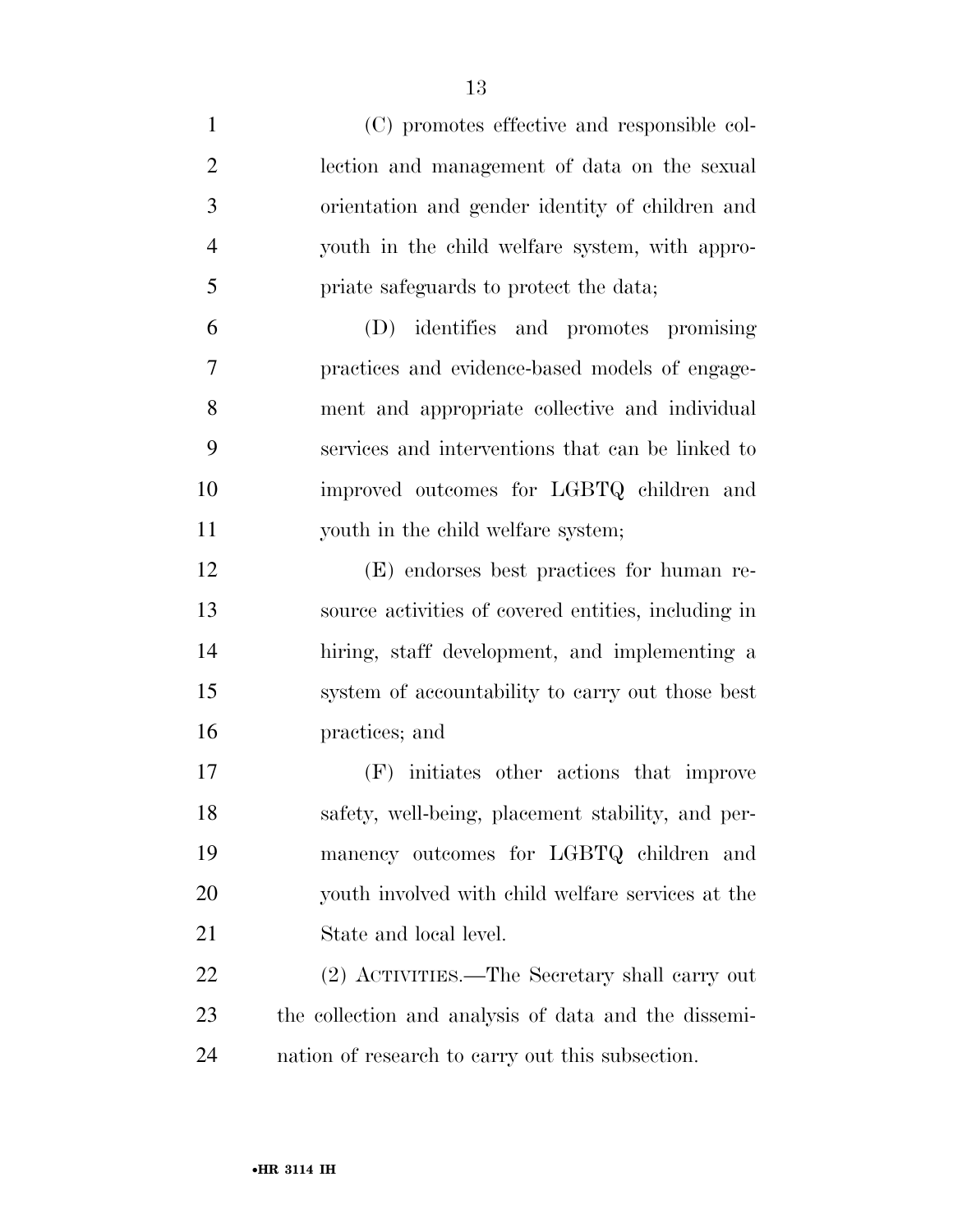| 1              | (3) AUTHORIZATION OF APPROPRIATIONS.-                     |
|----------------|-----------------------------------------------------------|
| 2              | There are authorized to be appropriated to the Sec-       |
| 3              | retary such sums as may be necessary to establish         |
| $\overline{4}$ | and maintain the National Resource Center on Safe-        |
| 5              | ty, Well-Being, Placement Stability, and Perma-           |
| 6              | nency for LGBTQ Children and Youth Involved with          |
| 7              | Child Welfare Services and carry out the activities       |
| 8              | described in this subsection.                             |
| 9              | (h) DEADLINE FOR COMPLIANCE.—                             |
| 10             | $(1)$ IN GENERAL.—Except as provided in para-             |
| 11             | $\alpha$ or $(2)$ a covered entity shall comply with this |

 graph (2), a covered entity shall comply with this section not later than 6 months after publication of the guidance referred to in subsection (c), or 1 year after the date of the enactment of this Act, which-ever occurs first.

 (2) AUTHORITY TO EXTEND DEADLINE.—If a State demonstrates to the satisfaction of the Sec- retary that it is necessary to amend State law in order to change a particular practice that is incon- sistent with this Act, the Secretary may extend the compliance date for the State and any covered enti- ties in the State a reasonable number of days after the close of the first State legislative session begin- ning after the date the guidance referred to in sub-section (c) is published.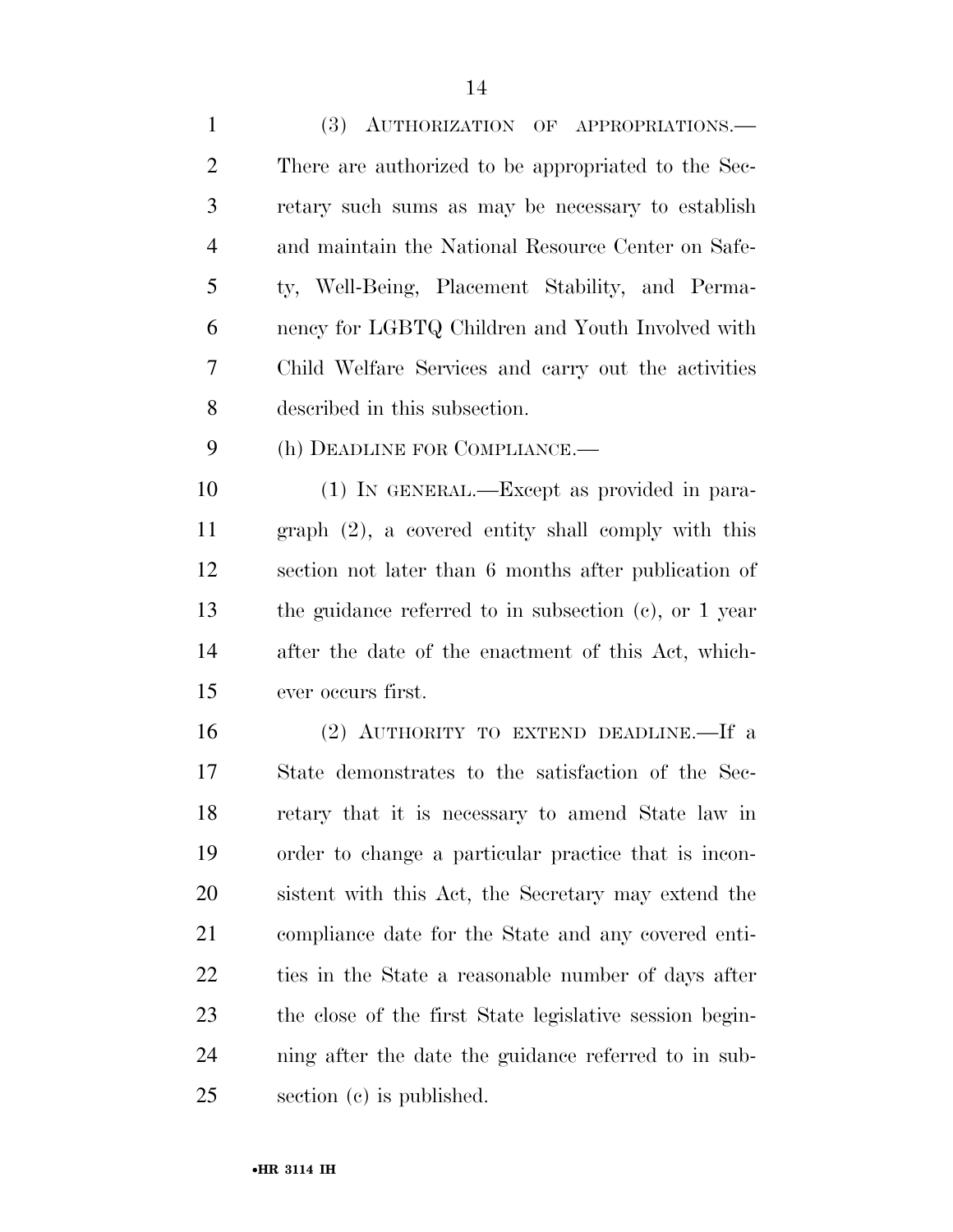| $\mathbf{1}$   | (3) AUTHORITY TO WITHHOLD FUNDS.—If the                |
|----------------|--------------------------------------------------------|
| $\overline{2}$ | Secretary finds that a covered entity has failed to    |
| 3              | comply with this Act, the Secretary may withhold       |
| $\overline{4}$ | payment to the State of amounts otherwise payable      |
| 5              | to the State under part B or E of title IV of the      |
| 6              | Social Security Act, to the extent determined by the   |
| 7              | Secretary.                                             |
| 8              | $(i)$ GAO STUDY.—                                      |
| 9              | $(1)$ IN GENERAL.—Not later than 3 years after         |
| 10             | the date of enactment of this Act, the Comptroller     |
| 11             | General of the United States shall conduct a study     |
| 12             | to determine whether the States have substantially     |
| 13             | complied with this Act, including specifically whether |
| 14             | the States have—                                       |
| 15             | (A) eliminated all policies, practices, or             |
| 16             | laws that permit a covered entity to violate sub-      |
| 17             | section $(a)$ ;                                        |
| 18             | (B) provided necessary training and tech-              |
| 19             | nical support to covered entities to ensure all        |
| 20             | services to children and youth involved with           |
| 21             | child welfare services are carried out in a non-       |
| 22             | discriminatory, affirming, safe, and culturally        |
| 23             | competent manner;                                      |
| 24             | (C) collected data necessary to accom-                 |
| 25             | plishing the purposes of this Act, and ensured         |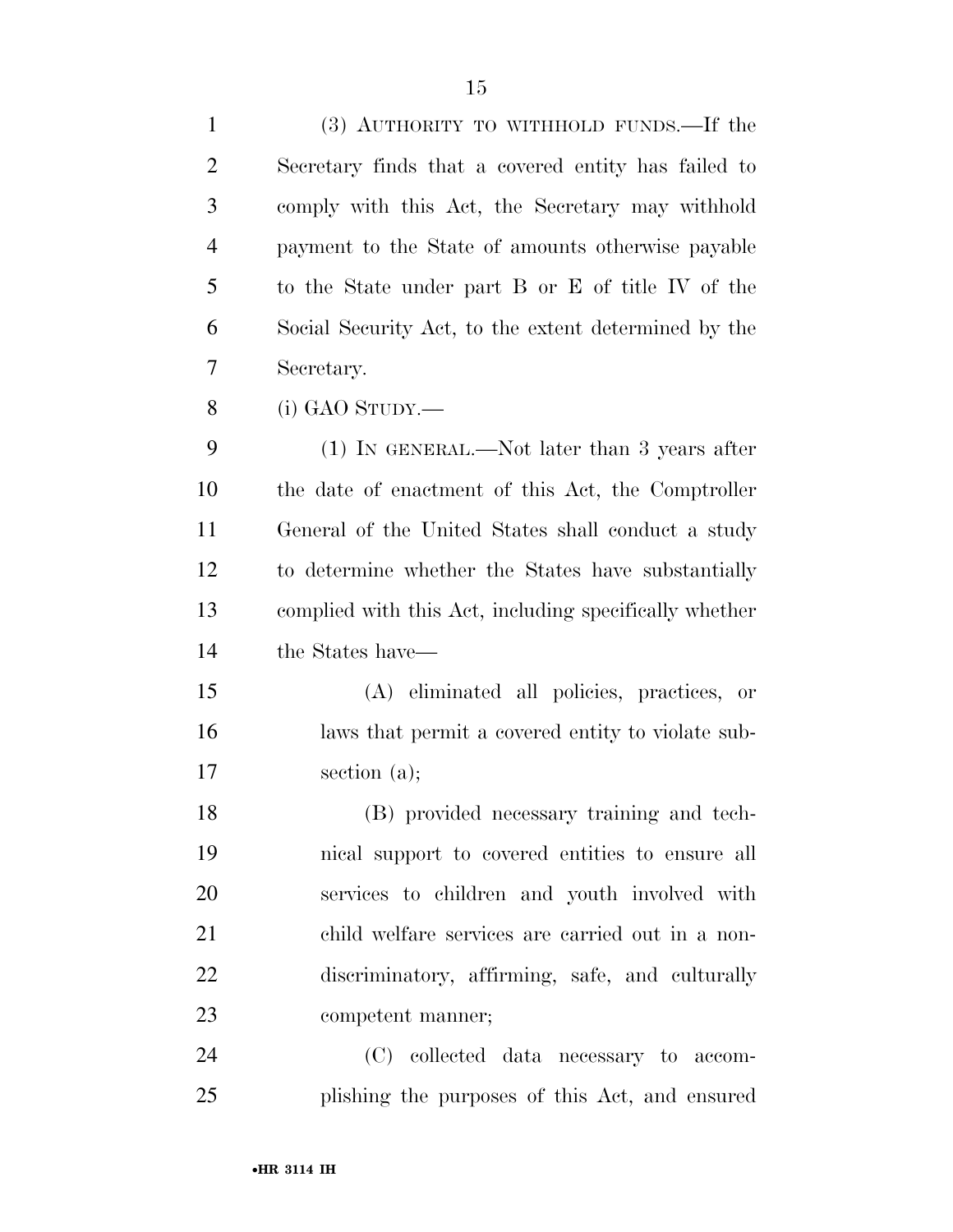| $\mathbf{1}$   | that the data is appropriately safeguarded, in- |
|----------------|-------------------------------------------------|
| $\overline{2}$ | eluding data related to-                        |
| 3              | (i) the sexual orientation and gender           |
| $\overline{4}$ | identity of children and youth involved         |
| 5              | with child welfare services;                    |
| 6              | (ii) the permanency and placement               |
| 7              | outcomes and rates for those children and       |
| 8              | youth, as compared to their non-LGBTQ           |
| 9              | peers;                                          |
| 10             | (iii) the rates at which those children         |
| 11             | and youth are placed in family homes as         |
| 12             | compared to congregate or group homes;          |
| 13             | (iv) the sexual orientation, gender             |
| 14             | identity, and marital status of foster and      |
| 15             | adoptive parents, as well as the placement      |
| 16             | rates and wait periods for those foster and     |
| 17             | adoptive parents; and                           |
| 18             | (D) ensured that covered entities—              |
| 19             | (i) are in compliance with this Act;            |
| 20             | and                                             |
| 21             | (ii) have implemented procedures for            |
| 22             | children and youth involved with child wel-     |
| 23             | fare services, or individuals or families par-  |
| 24             | ticipating in, or seeking to participate in,    |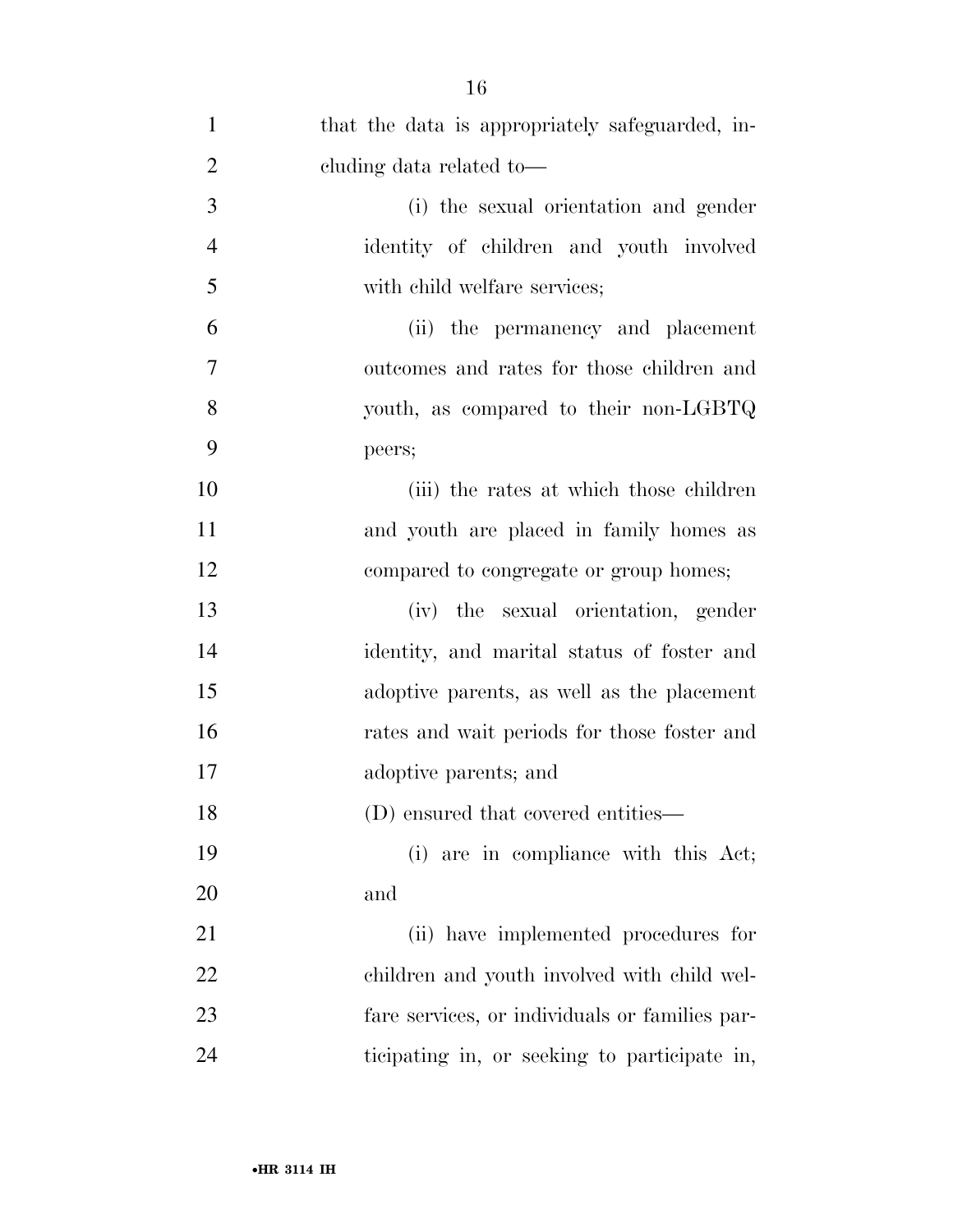| $\mathbf{1}$   | child welfare services, to report violations          |
|----------------|-------------------------------------------------------|
| $\overline{2}$ | of this Act.                                          |
| 3              | (2)<br>REPORT TO THE CONGRESS.—Not later              |
| 4              | than 6 months after completing the study required     |
| 5              | by paragraph (1), the Comptroller General shall sub-  |
| 6              | mit to the Committee on Ways and Means of the         |
| 7              | House of Representatives and the Committee on Fi-     |
| 8              | nance of the Senate a written report that contains    |
| 9              | the results of the study.                             |
| 10             | (j) RELATION TO OTHER LAWS.—                          |
| 11             | (1) RULE OF CONSTRUCTION.—Nothing in this             |
| 12             | Act shall be construed to invalidate or limit rights, |
| 13             | remedies, or legal standards under title VI of the    |
| 14             | Civil Rights Act of 1964.                             |
| 15             | (2) CERTAIN CLAIMS.—The Religious Freedom             |
| 16             | Restoration Act of 1993 (42 U.S.C. 2000bb et seq.)    |
| 17             | shall not provide a claim concerning, or a defense to |
| 18             | a claim under, this Act, or provide a basis for chal- |
| 19             | lenging the application or enforcement of this Act.   |
| 20             | $(k)$ DEFINITIONS.—In this section:                   |
| 21             | (1) CHILD OR YOUTH INVOLVED WITH CHILD                |
| <u>22</u>      | WELFARE SERVICES.—The term "child or youth in-        |
| 23             | volved with child welfare services" means an indi-    |
| 24             | vidual, aged 23 or younger, who participates in child |
| 25             | welfare programs or services that receive Federal fi- |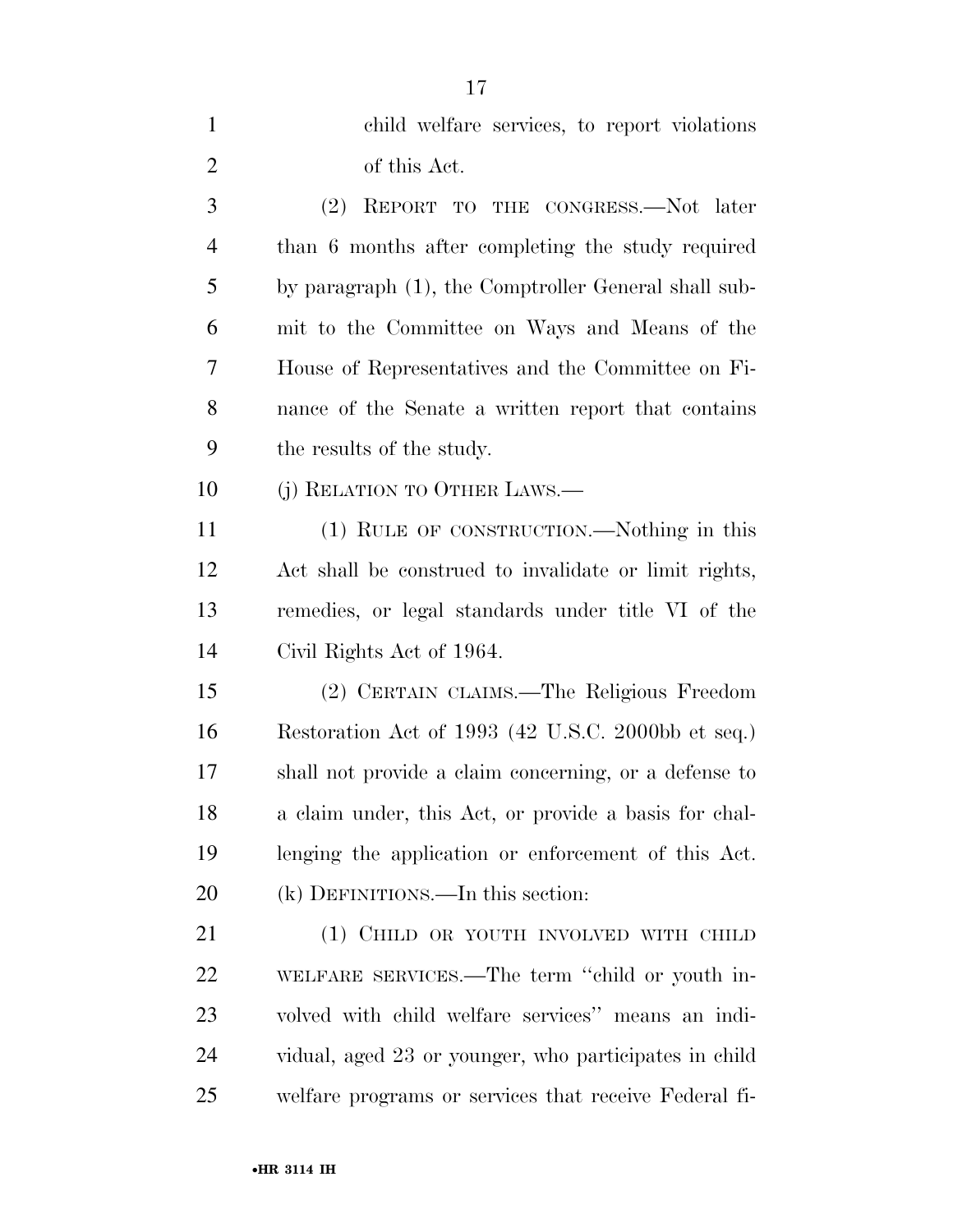| $\mathbf{1}$   | nancial assistance under part $A$ , $B$ , or $E$ of title IV; |
|----------------|---------------------------------------------------------------|
| $\overline{2}$ | title XIX; or title XX of the Social Security Act.            |
| 3              | (2) CONVERSION THERAPY.—                                      |
| $\overline{4}$ | (A) IN GENERAL.—The term "conversion                          |
| 5              | therapy" means a form of discrimination that                  |
| 6              | includes any practice or treatment which seeks                |
| 7              | to change the sexual orientation or gender iden-              |
| 8              | tity of an individual, including efforts to change            |
| 9              | behaviors or gender expressions or to eliminate               |
| 10             | or reduce sexual or romantic attractions or feel-             |
| 11             | ings toward individuals of the same gender.                   |
| 12             | (B) EXCLUSIONS.—The term "conversion                          |
| 13             | therapy" does not include counseling that pro-                |
| 14             | vides assistance to an individual undergoing                  |
| 15             | gender transition, or counseling that provides                |
| 16             | acceptance, support, and understanding of an                  |
| 17             | individual or facilitates an individual with cop-             |
| 18             | ing, social support, and identity exploration and             |
| 19             | development, including sexual orientation-neu-                |
| 20             | tral interventions to prevent or address unlaw-               |
| 21             | ful conduct or unsafe sexual practices.                       |
| 22             | (3) COVERED ENTITY.—The term "covered en-                     |
|                |                                                               |

tity'' means an entity that—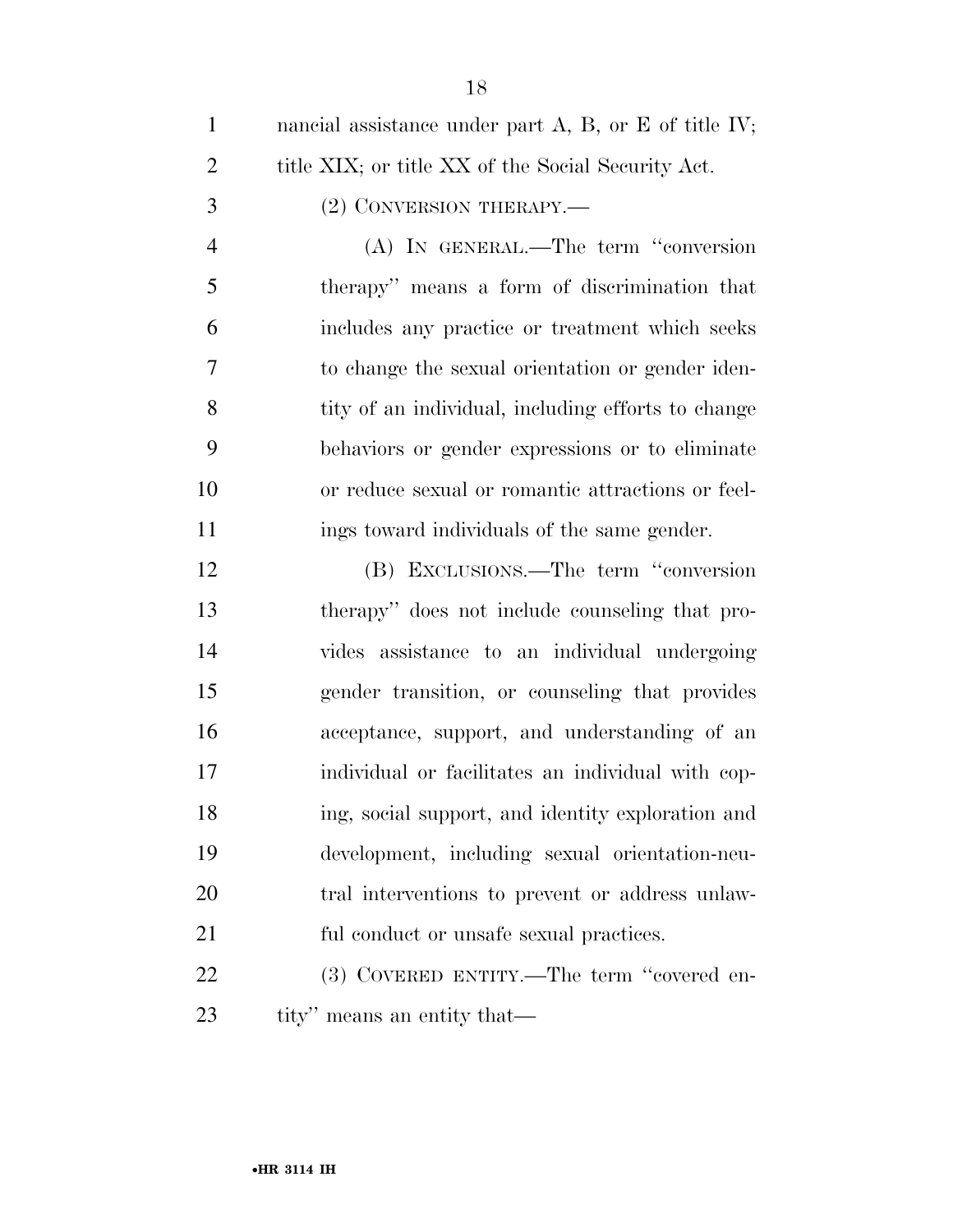| $\mathbf{1}$   | (A) receives Federal financial assistance                |
|----------------|----------------------------------------------------------|
| $\overline{2}$ | under part $A$ , $B$ , or $E$ of title IV; title XIX; or |
| 3              | title XX of the Social Security Act; and                 |
| $\overline{4}$ | (B) is involved in the administration or                 |
| 5              | provision of child welfare programs or services.         |
| 6              | GENDER IDENTITY.—The term "gender<br>(4)                 |
| 7              | identity" means the gender-related identity, appear-     |
| 8              | ance, mannerisms, or other gender-related character-     |
| 9              | istics of an individual, regardless of the designated    |
| 10             | sex of the individual at birth.                          |
| 11             | (5) RELIGION; SEX (INCLUDING SEXUAL ORI-                 |
| 12             | ENTATION AND GENDER IDENTITY), OR MARITAL                |
| 13             | stratus.—The term "religion, sex (including sexual       |
| 14             | orientation and gender identity), or marital status",    |
| 15             | used with respect to an individual, includes—            |
| 16             | $(A)$ the religion, sex (including sexual ori-           |
| 17             | entation and gender identity), or marital status,        |
| 18             | respectively, of another person with whom the            |
| 19             | individual is or has been associated; and                |
| 20             | (B) a perception or belief, even if inac-                |
| 21             | curate, concerning the religion, sex (including          |
| 22             | sexual orientation and gender identity), or mar-         |
| 23             | ital status, respectively, of the individual.            |
| 24             | (6) SECRETARY.—The term "Secretary" means                |
| 25             | the Secretary of Health and Human Services.              |